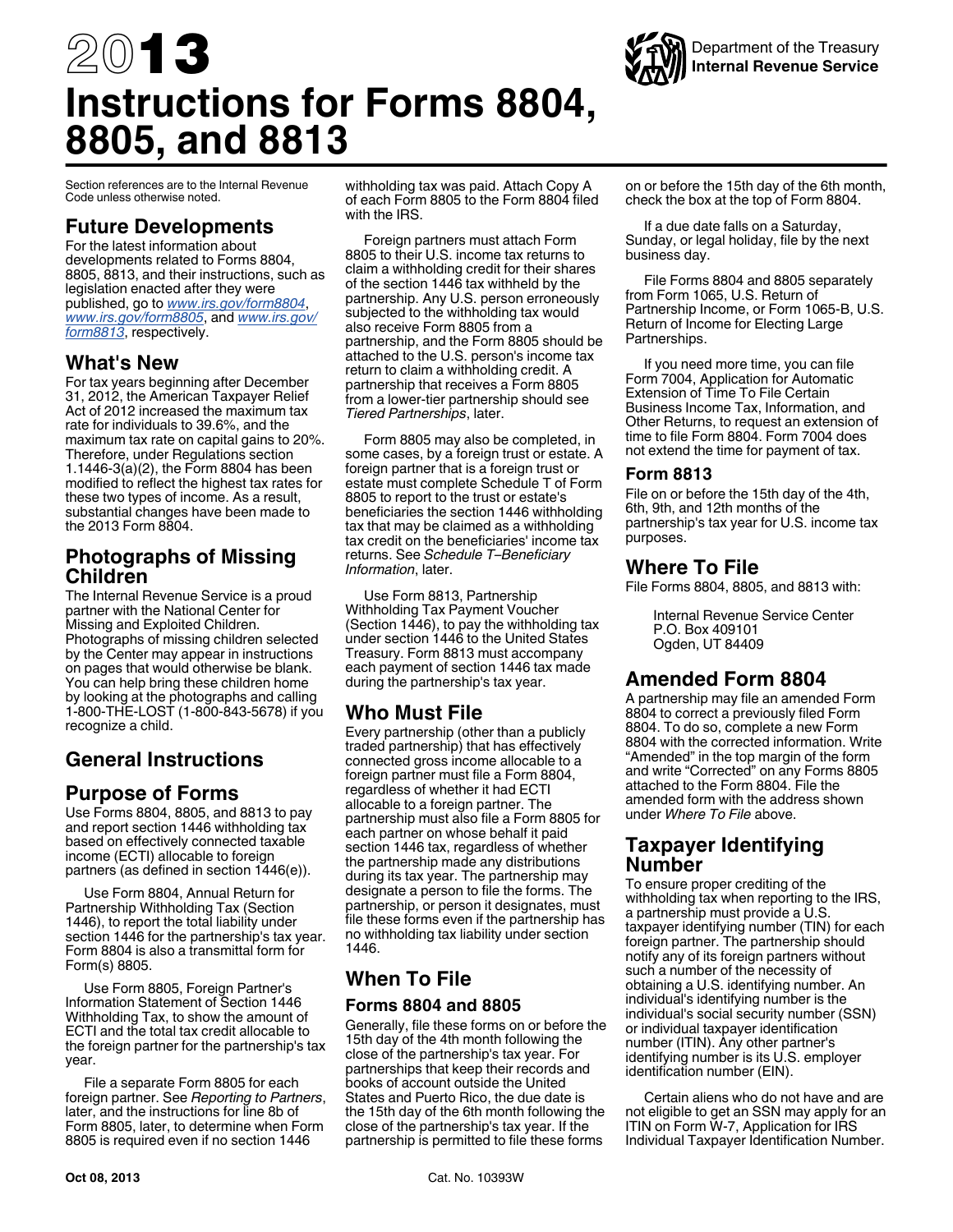The application is also available in Spanish.

# **Requirement To Make Withholding Tax Payments**

A foreign or domestic partnership that has ECTI allocable to a foreign partner must pay a withholding tax equal to the applicable percentage of the ECTI that is allocable to its foreign partners. However, this requirement does not apply to a partnership treated as a corporation under the general rule of section 7704(a). ECTI is defined later. Applicable percentage is defined later.

# **Withholding Agents**

For ease of reference, these instructions refer to various requirements applicable to withholding agents as requirements applicable to partnerships themselves.

# **Determining If a Partner Is a Foreign Person**

A partnership must determine if any partner is a foreign partner subject to section 1446. A foreign partner (as defined in section 1446(e)) is any partner who is not a U.S. person, which is defined in section 7701(a)(30). As such, a foreign person includes a nonresident alien individual, foreign corporation, foreign partnership, foreign trust or estate, or a foreign organization described in section 501(c).

A partnership may determine a partner's foreign or nonforeign status by relying on a W-8 form (for example, Form W-8BEN), Form W-9, an acceptable substitute form, or by other means. See *Form of certification* and *Use of Means Other Than Certification* below. Also, see Regulations section 1.1446-1(c) for additional information.

#### **Certification of Nonforeign Status**

In general, a partnership may determine that a partner is not a foreign person by obtaining a Form W-9 from the partner. A partnership that has obtained this certification may rely on it to establish the nonforeign status of a partner. See *Effect of certification* below.

**Form of certification.** Generally, a partnership may determine a partner's foreign or nonforeign status by obtaining one of the following withholding certificates from the partner.

● Form W-8BEN, Certificate of Foreign Status of Beneficial Owner for United States Tax Withholding and Reporting (Individuals).

 W-8BEN-E, Certificate of Status of Beneficial Owner for United States Tax Withholding and Reporting (Entities).

 W-8ECI, Certificate of Foreign Person's Claim That Income is Effectively Connected With the Conduct of a Trade or Business in the United States.

 W-8EXP, Certificate of Foreign Government or Other Foreign

Organization for United States Tax Withholding and Reporting. W-8IMY, Certificate of Foreign Intermediary, Foreign Flow-Through Entity, or Certain U.S. Branches for United States Tax Withholding and Reporting. Form W-9, Request for Taxpayer Identification Number and Certification.

• An acceptable substitute form (as described in Regulations section 1.1446-1(c)(5)).

A statement required from a domestic grantor trust (as described in Regulations section 1.1446-1(c)(2)(ii)(E)) with the necessary documentation required for the trust and the grantor.

**Effect of certification.** Generally, a partnership that has obtained a withholding certificate (for example, a Form W-8 or W-9) according to the rules in these instructions may rely on the certification to determine whether the partner is a foreign or nonforeign partner for purposes of computing section 1446 tax, and if such partner is a foreign partner, to determine whether or not such partner is a corporation for U.S. tax purposes. The partnership may also use the withholding certificate to determine that the partner is not subject to withholding. A partnership may not rely on a withholding certificate if it knows or has reason to know that any information provided on the withholding certificate is incorrect or unreliable, and based on that information the partnership should pay more section 1446 withholding tax. Under those circumstances, the certificate is not valid.

The partnership will not be subject to penalties for its failure to pay the section 1446 withholding tax prior to the date that it knows or has reason to know that the certificate is not valid. However, the partnership is fully liable for section 1446 withholding tax for the year, as well as penalties and interest, starting with the installment period or Form 8804 filing period during which it knows or has reason to know that the certificate is not valid. See Regulations section 1.1446-1(c) (2)(iii).

**Requirements for certificates to be valid.** Generally, the validity of a Form W-9 is determined under section 3406 and Regulations section 31.3406(h)-3(e). A Form W-8 is only valid if:

- Its validity period has not expired,
- The partner submitting the form has
- signed it under penalties of perjury, and

 $\bullet$  It contains all the required information. See Regulations section 1.1446-1(c)(2)(iv) for more details.

**Change in circumstances.** A partner must provide a new withholding certificate when there is a change in circumstances. The principles of Regulations section 1.1441-1(e) $(4)$ (ii) $(D)$  shall apply when a change in circumstances has occurred (including situations where the status of a U.S. person changes) that requires a partner to provide a new withholding certificate.

#### **How long to keep the certifications.** A

partnership or nominee who has responsibility for paying section 1446 withholding tax must retain each withholding certificate, statement, and other information received from its direct and indirect partners for as long as it may be relevant to the determination of the withholding agent's section 1446 tax liability under section 1461 and the regulations thereunder.

### **Use of Means Other Than Certification**

A partnership is not required to obtain a Form W-9. It may rely on other means to learn the nonforeign status of the partner. But if the partnership relies on other means and erroneously determines that the partner was not a foreign person, the partnership will be held liable for payment of the tax, any applicable penalties, and interest. A partnership is not required to rely on other means to determine the nonforeign status of a partner and may demand a Form W-9. If a certification is not provided, the partnership may presume the partner is foreign and will be considered for purposes of sections 1461 through 1463 to have been required to withhold section 1446 tax.

# **Effectively Connected Taxable Income (ECTI)**

#### **Definition**

ECTI is the excess of the gross income of the partnership that is effectively connected under section 864(c), or treated as effectively connected with the conduct of a U.S. trade or business, over the allowable deductions that are connected to such income. See Pub. 519, U.S. Tax Guide for Aliens, for detailed instructions regarding the computation of ECTI. For purposes of these instructions, figure this income with the following statutory adjustments:

1. Section 703(a)(1) does not apply.

2. The partnership is allowed a deduction for depletion of oil and gas wells, but the amount of the deduction must be determined without regard to sections 613 and 613A.

3. The partnership may not take into account items of income, gain, loss, or deduction allocable to any partner that is not a foreign partner.

See Regulations section 1.1446-2 for additional adjustments that may be required.

A partnership's ECTI includes partnership income subject to a partner's election under section 871(d) or 882(d) (election to treat real property income as income connected with a U.S. business). It also includes any partnership income treated as effectively connected with the conduct of a U.S. trade or business under section 897 (disposition of investment in U.S. real property), and other items of partnership income treated as effectively connected under other provisions of the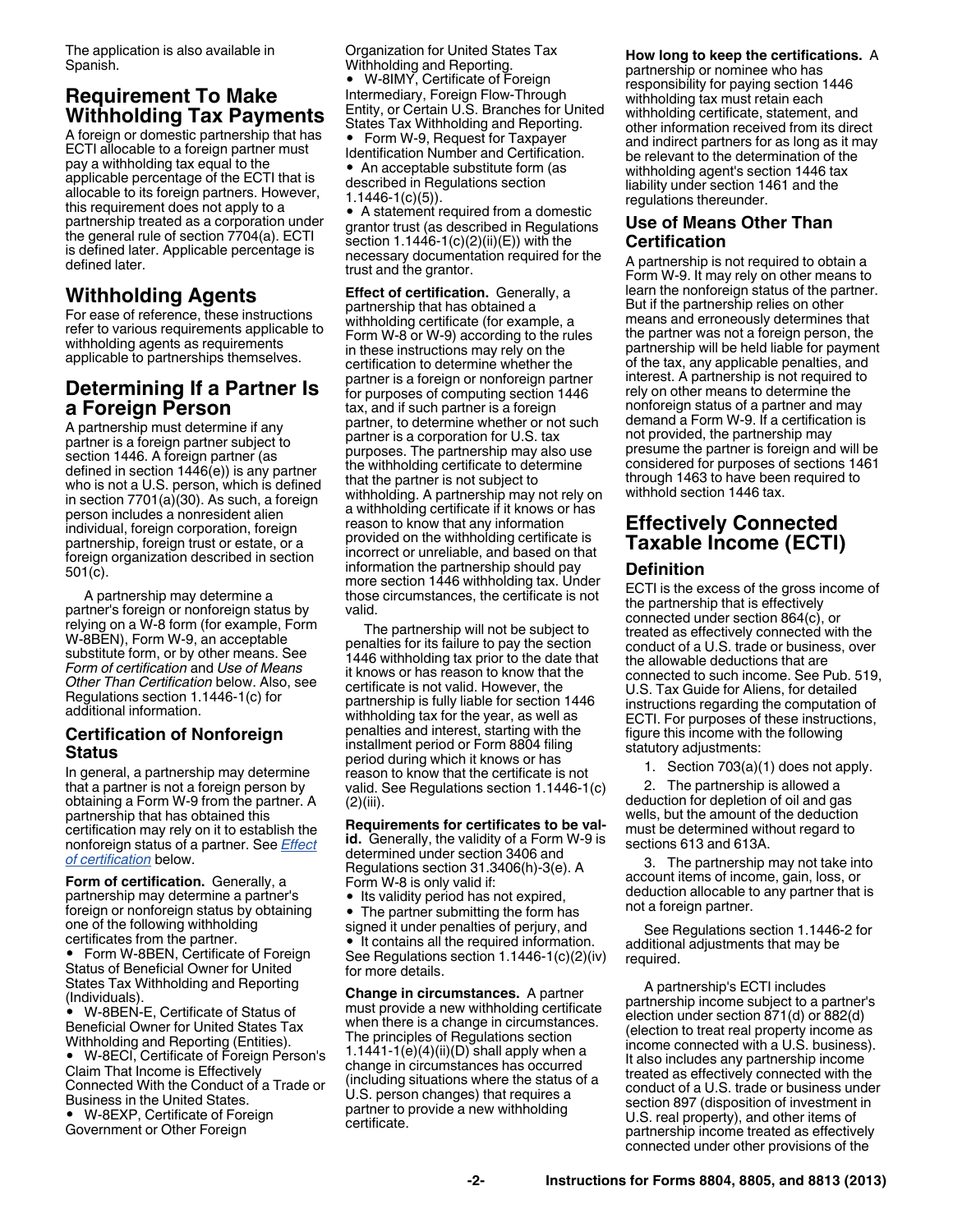<span id="page-2-0"></span>Internal Revenue Code, regardless of whether those amounts are taxable to the partner.

See Regulations section 1.1446-2 for additional information for computing ECTI.

#### **Amount Allocable to Foreign Partners**

The amount of a partnership's ECTI for the partnership's tax year allocable to a foreign partner under section 704 equals (a) the foreign partner's distributive share of effectively connected gross income of the partnership for the partnership's tax year that is properly allocable to the partner under section 704, minus (b) the foreign partner's distributive share of deductions of the partnership for that year that are connected with that income under section 873 or section 882(c)(1) and that are properly allocable to the partner under section 704. This income must be computed by taking into account any adjustments to the basis of the partnership property described in section 743 according to the partnership's election under section 754. Also, a partnership's ECTI is not allocable to a foreign partner to the extent the amounts are exempt from U.S. tax for that partner by a treaty or reciprocal agreement, or a provision of the Code.

# **Certification of Deductions and Losses**

A foreign partner, in certain circumstances, may certify to the partnership that it has deductions and losses it reasonably expects to be available to reduce the partner's U.S. income tax liability on the partner's allocable share of effectively connected income or gain from the partnership. In certain circumstances, the partnership may consider and rely on these deductions and losses to reduce the partnership's section 1446 tax.

**Note.** Foreign partners must submit all certificates (including updated certificates) using Form 8804-C, Certificate of Partner-Level Items to Reduce Section 1446 Withholding.

See Form 8804-C and instructions, and Regulations section 1.1446-6 for additional information.

# **Reductions for State and Local Taxes**

In addition to any deductions and losses certified by a foreign partner to the partnership (see *Certification of Deductions and Losses* above), the partnership may consider as a deduction of such partner 90% of any state and local income taxes withheld and remitted by the partnership on behalf of such partner with respect to the partner's allocable share of partnership ECTI. The partnership may consider the amount of state and local taxes of the foreign partner regardless of whether the foreign partner submits a certificate to the partnership.

**Note.** Do not deduct state and local taxes paid on behalf of the partnership. The partnership may only consider as a deduction of a partner **the partner's own state and local income taxes** the partnership withholds and remits on the partner's behalf with respect to the partner's allocable share of partnership ECTI.

# **Amount of Withholding Tax**

### **Figuring the Tax Payments**

Under section 1446, a partnership must make four installment payments of withholding tax during the tax year.

**Amount of each installment payment of withholding tax.** In general, the amount of a partnership's installment payment is equal to the sum of the installment payments for each of the partnership's foreign partners. A partnership will generally determine the amount of the installment payment for each of its foreign partners by applying the principles of section 6655 and Regulations section 1.1446-3. To do so, use Form 8804-W, Installment Payments of Section 1446 Tax for Partnerships.

**Applicable percentage.** For all corporate partners, the section 1446 applicable percentage is 35%.

For all non-corporate foreign partners, the section 1446 applicable percentage is generally 39.6%. However, in some circumstances, the partnership may consider the highest rate applicable to a particular type of income allocated to a non-corporate partner if such partner would be entitled to use a preferential rate on such income or gain. See Regulations section  $1.1446-3(a)(2)$  for additional information.

**When to make the payment.** Make installment payments of the withholding tax under section 1446 with Form 8813 by the applicable due dates during the tax year of the partnership in which the income is earned. The partnership must generally make the installment payments for each foreign partner on or before the 15th day of the 4th, 6th, 9th, and 12th months of the partnership's tax year.

Generally, pay any additional amounts due when filing Form 8804. However, if the partnership files Form 7004 to request an extension of time to file Form 8804, pay the balance of section 1446 withholding tax estimated to be due with Form 7004 in order to avoid the late payment penalty.

### **Coordination With Other Withholding Rules**

#### **Interest, Dividends, etc.**

Fixed or determinable, annual or periodical income subject to tax under section 871(a) or 881 is not included in the partnership's ECTI under section 1446. However, these amounts are independently subject to withholding under the requirements of sections 1441 and 1442 and their regulations.

#### **Real Property Gains**

**Domestic partnerships.** Domestic partnerships subject to the withholding requirements of section 1446 are not also subject to the payment and reporting requirements of section 1445(e)(1) and its regulations for income from the disposition of a U.S. real property interest. A domestic partnership's compliance with the requirement to pay a withholding tax under section 1446 satisfies the requirements under section 1445 for dispositions of U.S. real property interests. However, a domestic partnership that would otherwise be exempt from section 1445 withholding by operation of a nonrecognition provision must continue to comply with the requirements of Regulations section 1.1445-5(b)(2).

**Foreign partnerships.** A foreign partnership subject to withholding under section 1445(a) during a tax year will be allowed to credit the amount withheld under section 1445(a), to the extent such amount is allocable to foreign partners, against its liability to pay the section 1446 withholding tax for that year. This credit is allowed on line 6d or 6e of the Form 8804 filed by the foreign partnership.

# **Reporting to Partners**

When making an installment payment of withholding tax to the IRS under section 1446, a partnership must notify all foreign partners of their allocable shares of any section 1446 tax paid to the IRS by the partnership. The partners use this information to adjust the amount of estimated tax that they must otherwise pay to the IRS. The notification to the foreign partners must be provided within 10 days of the installment due date, or, if paid later, the date the installment payment is made. See Regulations section 1.1446-3(d)(1)(i) for information that must be included in the notification and for exceptions to the notification requirement.

If a partnership has gross effectively connected income, it must file a separate Form 8805 for each partner for whom it paid section 1446 tax. In addition, if the partnership reduces ECTI for state and local income tax deductions permitted under Regulations section 1.1446-6(c)(1) (iii) or relies on a Form 8804-C it receives from a partner to reduce its section 1446 tax, it must complete a Form 8805 for the partner even if no tax is paid on behalf of the partner. The foreign partner must also receive a copy of its Form 8805 by the due date of the partnership return (including extensions).

A foreign partner that is a foreign trust or estate must provide to each of its beneficiaries a Form 8805 completed as described under *Schedule T–Beneficiary Information*, later.

# **Interest and Penalties**

#### **Interest**

Interest is charged on taxes not paid by the due date, even if an extension of time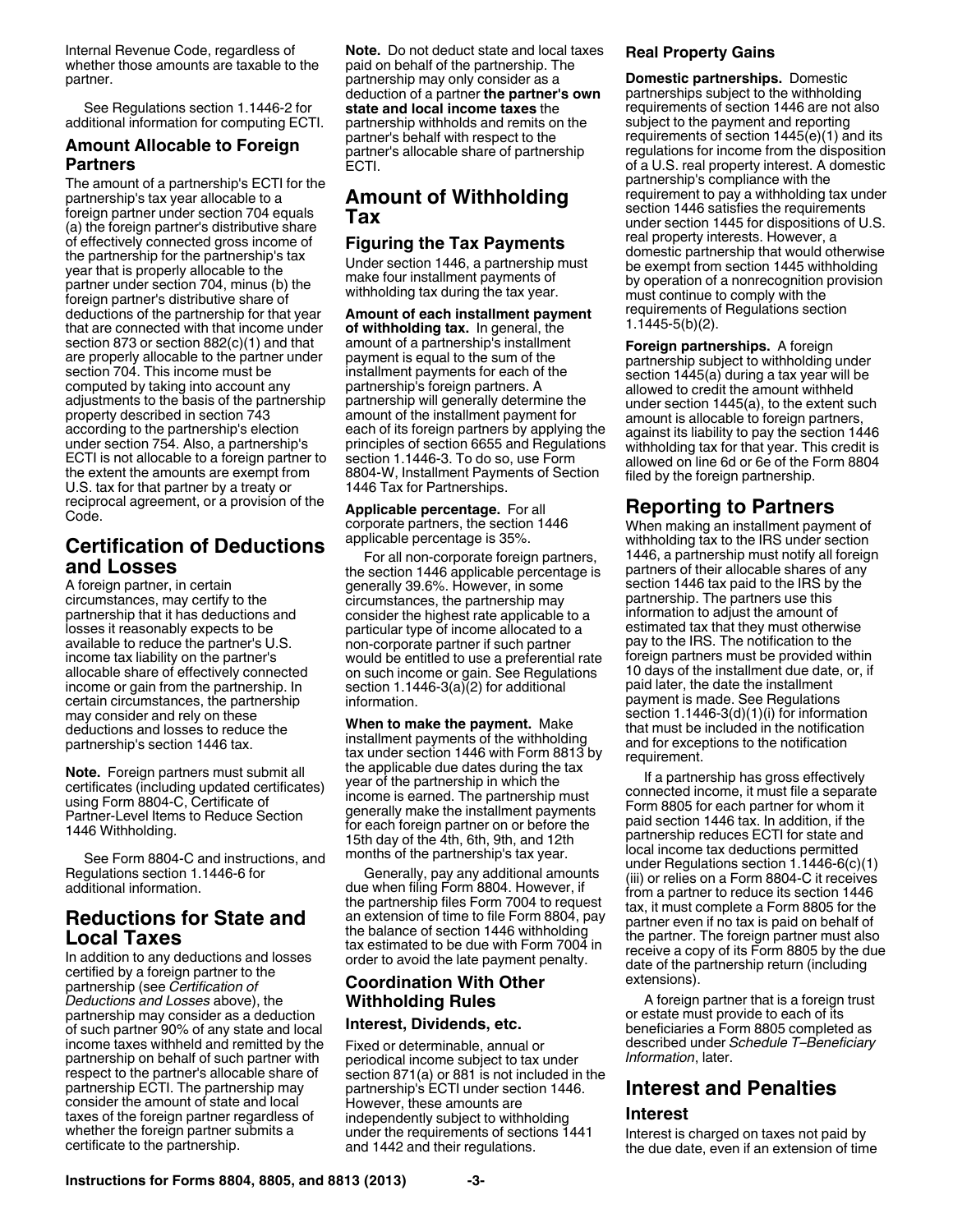<span id="page-3-0"></span>to file is granted. Interest is also charged on penalties imposed for failure to file, negligence, fraud, and substantial understatements of tax from the due date (including extensions) to the date of payment. The interest charge is figured at a rate determined under section 6621.

### **Late Filing of Form 8804**

A partnership that fails to file Form 8804 when due (including extensions of time to file) generally may be subject to a penalty of 5% of the unpaid tax for each month or part of a month the return is late, up to a maximum of 25% of the unpaid tax. The penalty will not apply if the partnership can show reasonable cause for filing late.

If you receive a notice about penalty and interest after you file Form 8804, send us an explanation and we will determine if you meet reasonable-cause criteria. Do **not** attach an explanation when you file Form 8804.

### **Late Filing of Correct Form 8805**

A penalty may be imposed for failure to file each Form 8805 when due (including extensions). The penalty may also be imposed for failure to include all required information on Form 8805 or for furnishing incorrect information. The penalty is based on when a correct Form 8805 is filed as follows:

\$30 per Form 8805 if the partnership correctly files within 30 days; maximum penalty of \$250,000 per year (\$75,000 for a small business). A "small business" has average annual gross receipts of \$5 million or less for the most recent 3 tax years (or for the period of time the business has existed, if shorter) ending before the calendar year in which the Forms 8805 were due.

• \$100 per Form 8805 if the partnership files more than 30 days after the due date or does not file a correct Form 8805; maximum penalty of \$1,500,000 per year (\$500,000 for a small business).

If the partnership intentionally disregards the requirement to report correct information, the penalty per Form 8805 is increased to \$250 or, if greater, 10% of the aggregate amount of items required to be reported, with no maximum penalty. For more information, see sections 6721 and 6724.

**Reasonable cause requests.** Section 6724(a) provides reasonable cause relief for failure to comply with sections 6721 through 6724. File reasonable cause requests with the address shown under *Where To File*, earlier.

**Adjustment for inflation.** The penalty for failure to file Form 8805 under section 6721 will be adjusted for inflation every 5 years beginning in 2013. See section 6721(f) for more information.

### **Failure To Furnish Correct Form 8805 to Recipient**

A penalty may be imposed for each failure to furnish Form 8805 to the recipient when due. The penalty may also be imposed for each failure to give the recipient all required information on each Form 8805 or for furnishing incorrect information. The penalty is:

• \$30 per Form 8805 if the partnership correctly furnishes within 30 days; maximum penalty of \$250,000 per year (\$75,000 for a small business). A "small business" has average annual gross receipts of \$5 million or less for the most recent 3 tax years (or for the period of time the business has existed, if shorter) ending before the calendar year in which the Forms 8805 were due.

• \$100 per Form 8805 if the partnership furnishes more than 30 days after the due date or does not furnish a correct Form 8805; maximum penalty of \$1,500,000 per year (\$500,000 for a small business).

If the partnership intentionally disregards the requirement to report correct information, the penalty is increased to \$250 or, if greater, 10% of the aggregate amount of items required to be reported, with no maximum penalty. For more information, see sections 6722 and 6724.

**Reasonable cause requests.** Section 6724(a) provides reasonable cause relief for failure to comply with sections 6721 through 6724. File reasonable cause requests with the address shown under *Where To File*, earlier.

**Adjustment for inflation.** The penalty for failure to furnish Form 8805 under section 6722 will be adjusted for inflation every 5 years beginning in 2013. See section 6722(f) for more information.

#### **Late Payment of Tax**

The penalty for not paying tax when due is usually **<sup>1</sup> <sup>2</sup>** of 1% of the unpaid tax for each month or part of a month the tax is unpaid. The penalty cannot exceed 25% of the unpaid tax. The penalty will not apply if the partnership can show reasonable cause for paying late.

If you receive a notice about penalty and interest after you file Form 8804, send us an explanation and we will determine if you meet reasonable-cause criteria. Do **not** attach an explanation when you file Form 8804.

#### **Failure To Withhold and Pay Over Tax**

Any person required to withhold, account for, and pay over the withholding tax under section 1446, but who fails to do so, may be subject to a civil penalty under section 6672. The civil penalty is equal to the amount that should have been withheld and paid over.

### **Other Penalties**

Penalties may also be imposed, absent reasonable cause and good faith, for failing to accurately report the amount of tax required to be shown on a return, if any portion of the resulting underpayment is attributable to negligence, substantial understatement of income tax, valuation misstatement, or fraud. See sections 6662 and 6663.

# **Treatment of Partners**

A partnership's payment of section 1446 withholding tax on ECTI allocable to a foreign partner generally relates to the partner's U.S. income tax liability for the partner's tax year in which the partner is subject to U.S. tax on that income.

Amounts paid by the partnership under section 1446 on ECTI allocable to a partner are allowed to the partner as a credit under section 33. The partner may not claim an early refund of withholding tax paid under section 1446.

Amounts paid by a partnership under section 1446 for a partner are to be treated as distributions made to that partner on the earliest of the following:

1. The day on which this tax was paid by the partnership.

2. The last day of the partnership's tax year for which the amount was paid.

The last day on which the partner owned an interest in the partnership during that year.

However, the amount of section 1446 withholding paid during a tax year by the partnership is generally treated as an advance or draw under Regulations section 1.731-1(a)(1)(ii) to the extent of the partner's share of income for the partnership year. See Regulations section 1.1446-3(d)(2)(v) for more details.

A partner that wishes to claim a credit against its U.S. income tax liability for amounts withheld and paid under section 1446 must attach Copy C of Form 8805 to its U.S. income tax return for the tax year in which it claims the credit.

See Regulations section 1.1446-3(d) (2) for additional information.

# **Publicly Traded Partnerships (PTP)**

A PTP is any partnership whose interests are regularly traded on an established securities market (regardless of the number of its partners). However, it does not include a PTP treated as a corporation under the general rule of section 7704(a).

A PTP that has effectively connected income, gain, or loss must withhold tax on distributions of that income made to its foreign partners. The rate is 39.6% for non-corporate foreign partners, and 35% for corporate partners. The PTP may not consider preferential rates when computing the section 1446 tax for a partner. The partnership uses Form 1042, Annual Withholding Tax Return for U.S. Source Income of Foreign Persons; Form 1042-S, Foreign Person's U.S. Source Income Subject to Withholding; and Form 1042-T, Annual Summary and Transmittal of Forms 1042-S, to report withholding from distributions instead of following these instructions. It also must comply with the regulations under section 1461 and Regulations section 1.6302-2.

# **Tiered Partnerships**

The term "tiered partnership" describes the situation in which a partnership owns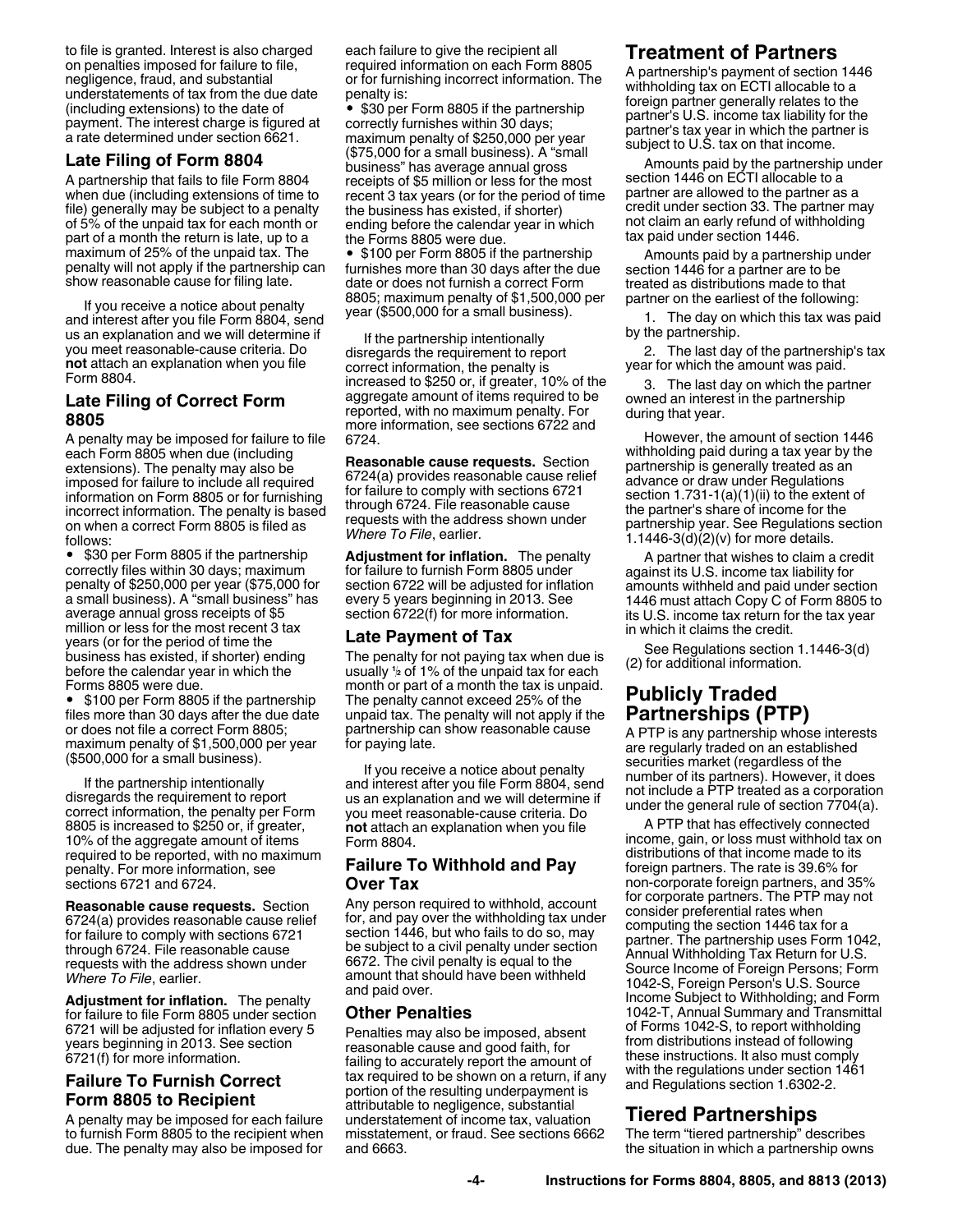an interest in another partnership. The former is an "upper-tier partnership" and the latter is a "lower-tier partnership." An upper-tier partnership that owns a partnership interest in a lower-tier partnership is allowed a credit against its own section 1446 liability for any section 1446 tax paid by the lower-tier partnership for that partnership interest.

If an upper-tier partnership provides appropriate documentation to a lower-tier partnership, the lower-tier partnership may look through the partnership to the partners of such upper-tier partnership in determining its section 1446 tax due. The look-through may apply only with respect to the portion of the upper-tier partnership's allocation that is allocable to partners of such partnership for which appropriate documentation has been received by the lower-tier partnership. For more information, see Regulations section 1.1446-5(c) for upper-tier foreign partnerships and Regulations section 1.1446-5(e) for upper-tier domestic partnerships. See Regulations section 1.1446-5(b) for reporting requirements.

**Note.** The look-through rules referred to above apply only for purposes of the lower-tier partnership's computation of its section 1446 tax liability. It does not affect the upper-tier partnership's reporting requirements with respect to Forms 8804 and 8805 as set forth in the next paragraph and elsewhere in these instructions.

An upper-tier partnership that has had section 1446 tax payments made on its behalf by a lower-tier partnership will receive a copy of Form 1042-S or Form 8805 from the lower-tier partnership. The upper-tier partnership must in turn file these forms with its Form 8804 and treat the amount withheld by the lower-tier partnership as a credit against its own liability to withhold under section 1446. This credit is allowed on line 6b or line 6c of the Form 8804 filed by the upper-tier partnership. The upper-tier partnership must also provide to its partners the information described in *Reporting to Partners*, earlier. These statements and forms will enable those partners to obtain appropriate credit for tax withheld under section 1446.

See Regulations section 1.1446-5 for additional information.

# **Specific Instructions**

# **Address**

When providing a U.S. address on Form 8804, 8805, or 8813, include the suite, room, or other unit number after the street address. If the post office does not deliver mail to the street address and the partnership (or withholding agent) has a P.O. box, show the box number instead of the street address. If the partnership (or withholding agent) receives its mail in care of a third party (such as an accountant or an attorney), enter on the street address

line "c/o" followed by the third party's name and street address or P.O. box.

When providing a foreign address on Form 8804, 8805, or 8813, enter the number and street, city or town, state or province, the name of the country, and ZIP or foreign postal code. Follow the foreign country's practice in placing the postal code in the address. Do not abbreviate the country name.

### **Form 8804**

**Lines 1c, 1d, 2c, and 2d**

See *Address* above.

#### **Lines 4a, 4e, 4i, 4m, and 4q**

Figure the partnership's ECTI using the definition, earlier. Enter the total ECTI allocable to foreign partners (by income type) on lines 4a, 4e, 4i, 4m, and 4q. With respect to lines 4i, 4m, and 4q, enter the specified types of income allocable to non-corporate partners if appropriate documentation is received and such partners would be entitled to use a preferential rate on such income or gain. See Regulations section 1.1446-3(a)(2) for additional information.

If the partnership has net ordinary loss, net short-term capital loss, or net 28% rate loss, each net loss should be netted against the appropriate categories of income and gain to determine the amounts of income and gain to be entered on lines 4a, 4e, 4i, 4m, and 4q, respectively. Do not enter a negative number on lines 4a, 4e, 4i, 4m, and 4q. See section 1(h) and Notice 97-59, 1997-45 I.R.B. 7, for rules for netting gains and losses.

**Note.** Partnership ECTI on which a foreign partner is exempt from U.S. tax by a treaty or other reciprocal agreement is not allocable to that partner and is exempt from withholding under section 1446. However, this exemption from section 1446 withholding must be reported on Form 8805. See instructions for line 8b of Form 8805, later.

### **Lines 4b, 4f, 4j, 4n, and 4r**

Enter the reduction amounts for state and local taxes under Regulations section 1.1446-6(c)(1)(iii). See *Reductions for State and Local Taxes*, earlier, for additional information. The netting rules under section 1(h) and Notice 97-59 must be considered in determining the category of income the reduction amounts offset.

#### **Lines 4c, 4g, 4k, 4o, and 4s**

Enter the reduction amounts resulting from certified partner-level items received from foreign partners using Form 8804-C. See *Certification of Deductions and Losses*, earlier, for additional information. The netting rules under section 1(h) and Notice 97-59 must be considered in determining the category of income the reduction amounts offset.

#### **Line 5f**

Add lines 5a through 5e.

### **Line 6b**

If the partnership is an upper-tier partnership in one or more lower-tier partnerships, enter on line 6b the amount of section 1446 tax withheld by lower-tier partnerships with respect to ECTI allocable to the upper-tier partnership (see *[Tiered Partnerships](#page-3-0)*, earlier). The amount withheld will be shown on line 10 of the Form 8805 the partnership receives from the lower-tier partnership.

#### **Line 6c**

Enter on line 6c the amount of section 1446 tax withheld by a lower-tier PTP that is reported to the partnership on Form 1042-S. The amount withheld will be shown in box 7 of the Form 1042-S. (Box 1 of the Form 1042-S will show income code 27.)

#### **Line 6d**

Line 6d applies only to partnerships treated as foreign persons and subject to withholding under section 1445(a) or 1445(e)(1) upon the disposition of a U.S. real property interest.

Enter on line 6d the amount of tax withheld under section 1445(a) or 1445(e) (1) and shown on Form 8288-A, Statement of Withholding on Dispositions by Foreign Persons of U.S. Real Property Interests, for the tax year in which the partnership disposed of the U.S. real property interest. The amount withheld will be shown in box 2 of the Form 8288-A.

#### **Line 6e**

Enter on line 6e the amount of section 1445(e) tax withheld on a distribution by a domestic trust to the partnership with respect to the disposition of a U.S. real property interest by the trust. The amount withheld will be shown in box 7 of the Form 1042-S the partnership receives from the trust. (Box 1 of the Form 1042-S will show income code 25 or 26.)

### **Reporting Amounts Allocable To Partners**

For lines 6d and 6e, do not enter more than the amount allocable to foreign partners (as defined in section 1446(e)). Enter amounts allocable to U.S. partners on line 15f of Schedule K (Form 1065) and in box 15 (using code P) of Schedule K-1 (Form 1065). For Form 1065-B, see line 15 of Schedule K and enter amounts in box 9 of Schedule K-1.

### **Line 8**

If Schedule A (Form 8804) is attached, check the box on line 8 and enter the amount of any penalty on this line.

# **Form 8805**

# **Line 1b**

A partnership must pay the withholding tax for a foreign partner even if it does not have a U.S. TIN for that partner. See *[Taxpayer Identifying Number](#page-0-0)*, earlier, for details.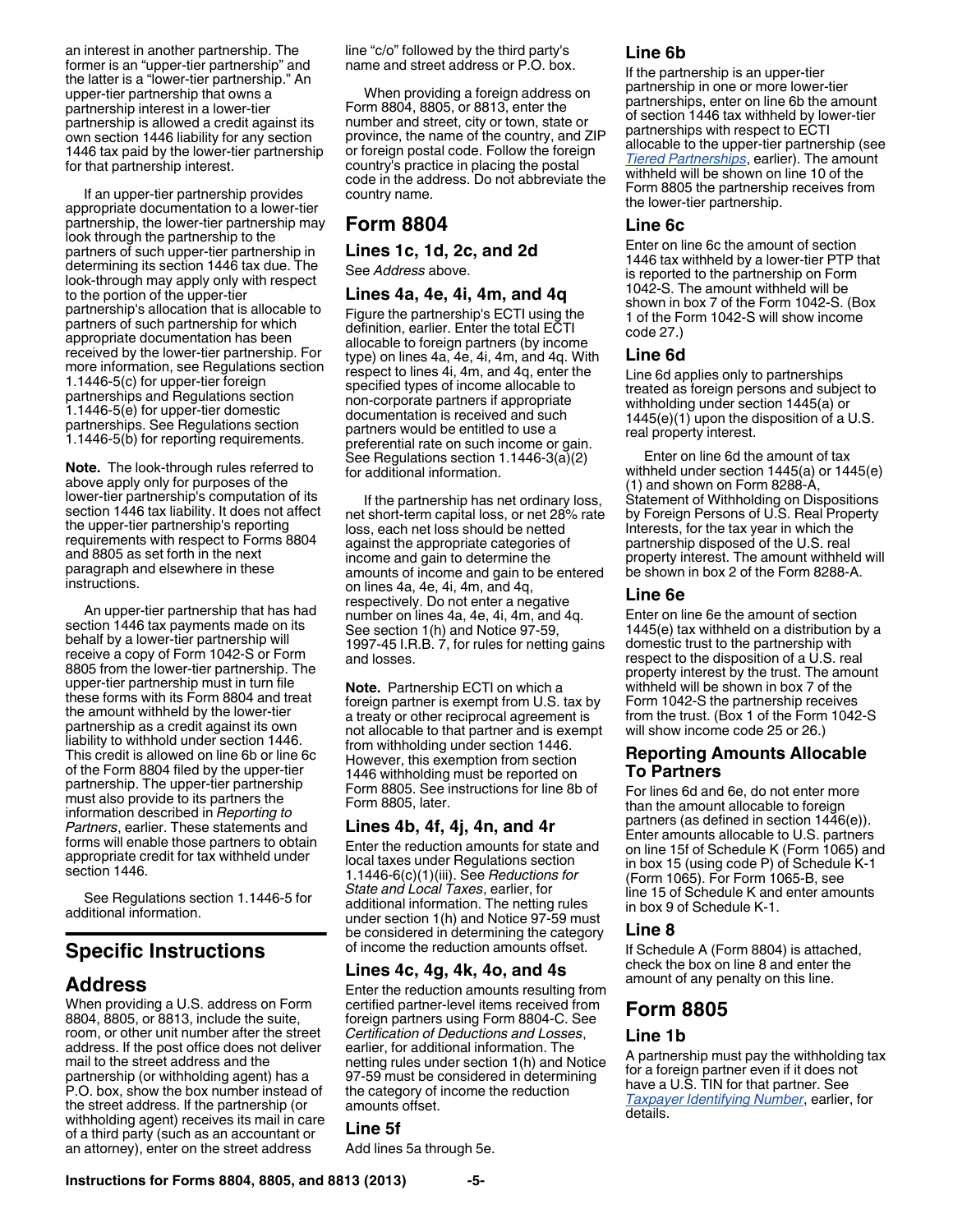### **Line 1c**

See *Address*, earlier.

#### **Line 3**

Enter the type of partner (for example, individual, corporation, partnership, trust, estate).

### **Line 4**

Enter the applicable two-letter code from the list at *[www.irs.gov/countrycodes](http://www.irs.gov/countrycodes)* for the country of which the partner is a resident for tax purposes. These codes are used by the IRS to provide information to all tax treaty countries for purposes of their tax administration.

#### **Line 5c**

See *Address*, earlier.

#### **Line 8b**

Check the box on this line if any of the partnership's ECTI is treated as not allocable to the foreign partner identified on line 1a and therefore exempt from section 1446 withholding because the income is exempt from U.S. tax for that foreign partner by a treaty, reciprocal exemption, or a provision of the Internal Revenue Code.

#### **Line 9**

Enter the partnership ECTI allocable to the foreign partner (before considering any state and local income tax reduction permitted under Regulations section 1.1446-6 $(c)(1)(iii)$  or any reduction amounts resulting from certified partner-level items received from foreign partners using Form 8804-C).

The partnership must provide a statement (generally Schedule K-1 (Form 1065)) to the foreign partner that lists each income type of ECTI included on line 9. The income types of ECTI that may be included on line 9 are:

Total ECTI allocable to corporate partners.

Total ECTI allocable to non-corporate partners (other than the specific types of income listed below).

28% rate gains (non-corporate partners only).

• Unrecaptured section 1250 gains (non-corporate partners only).

Adjusted net capital gain (including qualified dividend income and net section 1231 gains) (non-corporate partners only).

The partnership must also provide any additional information to foreign partners that they may reasonably need to complete Schedule P (Form 1120-F).

### **Line 10**

To calculate the total tax credit allowed to a foreign partner under section 1446, subtract from each type of ECTI allocable to the foreign partner the amount of any state and local income tax reduction permitted under Regulations section 1.1446-6 $(c)(1)(iii)$  and any reduction amounts resulting from certified partner-level items received from foreign partners, using Form 8804-C, that the partnership considered in determining that partner's portion of the section 1446 withholding tax due. Then multiply each net amount by the applicable percentage (see definition, earlier). Finally, total the resulting amounts.

**Note.** If the partnership relied on a certificate the partner submitted under Regulations section 1.1446-6(c)(1)(ii) to determine that the partnership is not required to pay any section 1446 tax with respect to that partner, enter -0- on line 10. See Form 8804-C, Part III.

### **Attachments**

The partnership is required to attach to Form 8805 the computation described in the first paragraph of these line 10 instructions. Furthermore, if the total section 1446 tax paid for a partner has been reduced as a result of the state and local income tax reduction permitted under Regulations section 1.1446-6(c)(1) (iii) or as a result of relying in whole or in part on a partner's Form 8804-C, then the documentation described below must also be attached to the Form 8805 for that partner.

If the total section 1446 tax paid for the partner has been reduced because the partnership relied on a Form 8804-C. attach that Form 8804-C to the partner's Form 8805.

A computation of the tax due relating to the partner if any Forms 8804-C were relied on. See Regulations section 1.1446-6(d)(3)(i).

• If the total section 1446 tax paid for the partner has been reduced based on the state and local income tax reduction permitted under Regulations section 1.1446-6(c)(1)(iii), attach a computation of the tax due.

**Note.** With respect to the last two bulleted items, a statement showing one computation for both items is permitted.

*A partnership must attach all applicable items referred to above to reduce its section 1446 tax due by either of the reductions referred to above.* **AUTION** 

### **Schedule T–Beneficiary Information**

If the foreign partner is a foreign trust or estate, the foreign trust or estate must provide to each of its beneficiaries a copy of the Form 8805 furnished by the partnership. In addition, the foreign trust or estate must complete Schedule T for each of its beneficiaries and must provide that Schedule T information to each beneficiary.

The foreign trust or estate may provide all of the information listed in the previous paragraph on a single Form 8805 for each of its beneficiaries. In this case, the information provided in boxes 1a through 10 will be the same for all of the beneficiaries, but the information provided on Schedule T may vary from beneficiary to beneficiary, depending on the ownership interests of the respective beneficiaries.

### **Line 11c**

See *Address*, earlier.

#### **Line 12**

Enter the amount of ECTI on line 9 to be included in the beneficiary's gross income. The foreign trust or estate must provide a statement (generally Schedule K-1 (Form 1041)) to each of its beneficiaries that lists each income type of ECTI included on line 12. The income types of ECTI that may be included on line 12 are:

Total ECTI allocable to corporate beneficiaries.

Total ECTI allocable to non-corporate beneficiaries (other than the specific types of income listed below).

28% rate gains (non-corporate

beneficiaries only).

Unrecaptured section 1250 gains (non-corporate beneficiaries only).

• Adjusted net capital gain (including qualified dividend income and net section 1231 gains) (non-corporate beneficiaries only).

### **Line 13**

To determine the total tax credit allowed to a beneficiary under section 1446, multiply each type of ECTI on line 12 by the applicable percentage (see definition, earlier).

# **Form 8813**

### **Line 1**

A partnership without a U.S. EIN must obtain one and must pay any section 1446 withholding tax due. If the partnership has not received an EIN by the time it files Form 8813, indicate on line 1 of Form 8813 the date the partnership applied for its EIN. On receipt of its EIN, the partnership must immediately send that number to the IRS using the address as shown in *Where To File*, earlier. Failure to provide an EIN may delay processing of payments on behalf of the partners.

#### **Line 2**

See *[Amount of each installment payment](#page-2-0) [of withholding tax](#page-2-0)*, earlier, for information on calculating the amount of the payment.

### **Line 3**

See *Address*, earlier.

#### **Attachments**

If the total section 1446 tax paid for an installment period has been reduced as a result of the state and local income tax reduction permitted under Regulations section  $1.1446-6(c)(1)(iii)$  or as a result of relying in whole or in part on a partner's Form 8804-C, then the documentation described below must be attached to all Forms 8813 starting with the first installment period in which the certificate was considered. Under these circumstances, a partnership must file Form 8813 for an installment period even if no section 1446 withholding tax is due.

The required documentation is as follows: